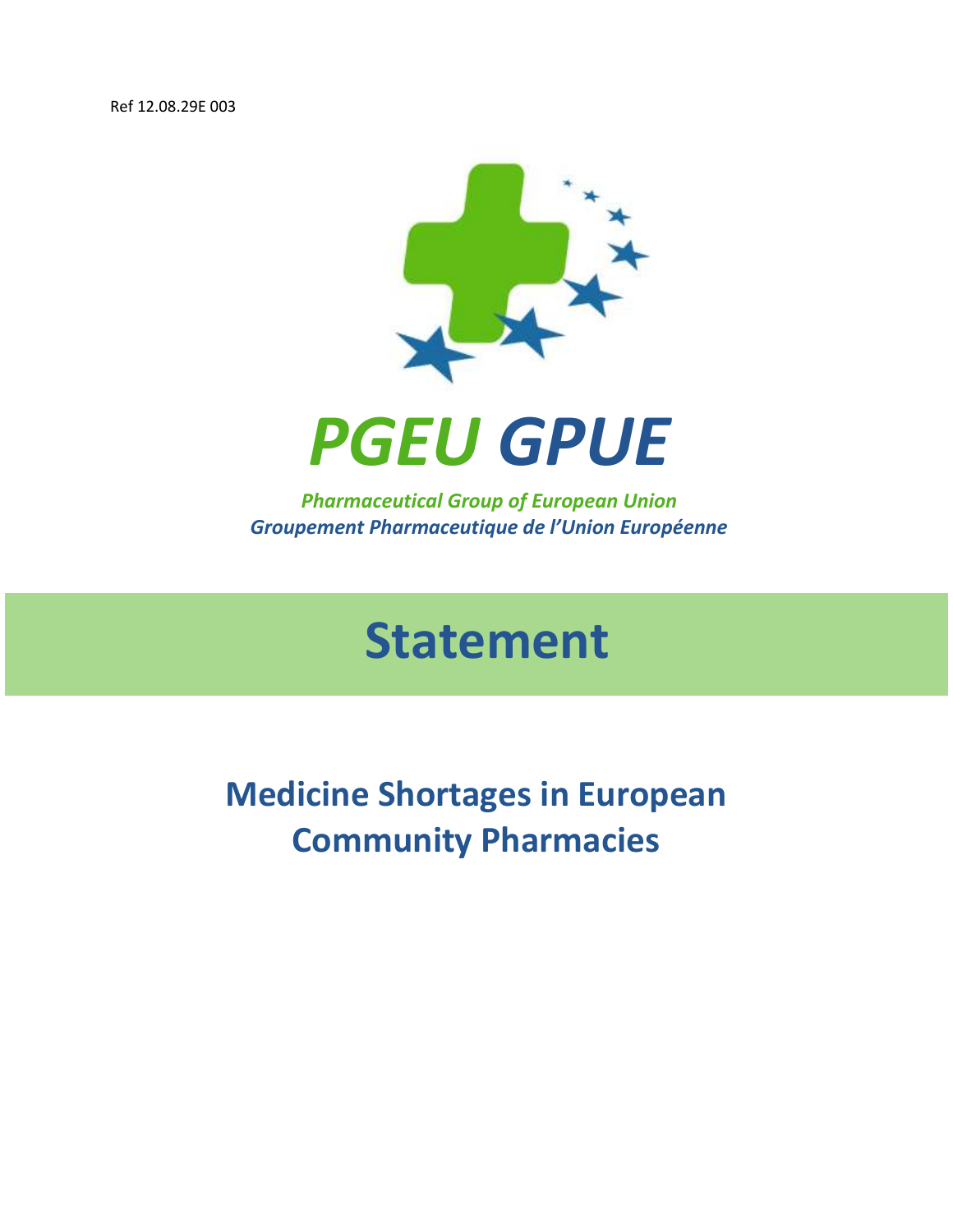#### *INTRODUCTION*

Today, shortages of medicines are a worldwide problem. Shortages are occurring across the supply chain and evidence suggests that the problem is getting worse. Persistent shortages of medicines are already recognised as a public health problem $<sup>1</sup>$  which directly affects patient care.</sup>

The number of reports of medicine shortages in the EU is increasing<sup>2,3</sup>. All classes of medicines are affected, from complex chemotherapy agents and anaesthetics to diabetes, hypertension, and asthma medication. However, there is still very little reliable EU wide data available and therefore there is no clear understanding of the scope and extent of the problem. Furthermore there is little understanding of how medicine shortages affect community pharmacists and ultimately the patients they serve.

At the beginning of 2012, PGEU conducted a survey among its members, national community pharmacy associations, in order to better understand the extent of medicine shortages in the EU. According to the survey results, although some countries are more affected than others, medicine shortages have been reported by all respondents to the survey and the problem is increasing. According to the survey, a broad range of medicines is affected, including even basic medication such as aspirin<sup>4</sup>. The survey suggests that the prevalence of medicine shortages has increased in the past year- just in the UK over 1 million branded medicine supply failures occur each year<sup>5</sup>.

In response to the problem national authorities in a number of EU Member States have started monitoring the situation and have set up websites for the public where information about current shortages is available<sup>6,7</sup>. For example, KNMP, the national pharmacist association in the Netherlands has established a website<sup>8</sup> which informs pharmacists about the problem, the expected date of resuming normal deliveries, alternatives on the market and the impact on the patient if alternatives are not available.

## *CAUSES*

What is causing the shortages? No single response exists. There are a number of reasons why some medicines are sometimes unavailable. The medicines supply chain is highly complex and its efficiency relies on the performance of each individual supply chain actor including raw material suppliers, manufacturers, wholesalers, community pharmacies and intermediaries. If there is a disruption at any point of the supply chain, shortages can occur.

Such disruptions can be caused by:

 The increasingly globalised nature of pharmaceutical manufacturing, with production concentrated in fewer sites distributed around the world. This tendency can have a severe impact on production

- 4 <http://www.bloomberg.com/news/2012-01-10/greek-crisis-has-pharmacists-pleading-for-aspirin-as-drug-supply-dries-up.html>
- 5 <http://www.appg.org.uk/APPG%20Pharmacy%20-%20Report%20of%20Inquiry%20Into%20NHS%20Medicines%20Shortages.pdf>

8 [http://farmanco.knmp.nl](http://farmanco.knmp.nl/)

 $\overline{a}$ 1 http://www.npr.org/blogs/health/2011/11/14/142311786/drug-shortages-affect-more-than-half-a-million-cancer-patients

<sup>2</sup> <http://www.guardian.co.uk/world/2012/jun/08/greek-drug-shortage-worsens>

<sup>3</sup> <http://www.dailymail.co.uk/news/article-2163593/NHS-drug-shortage-scandal-Patients-life-threatening-conditions-struggle-medicine.html>

<sup>6</sup> [http://www.fagg-afmps.be/fr/items-HOME/indisponibilites\\_de\\_medicaments/](http://www.fagg-afmps.be/fr/items-HOME/indisponibilites_de_medicaments/)

<sup>7</sup> [http://www.agenziafarmaco.gov.it/sites/default/files/elenco\\_dei\\_medicinali\\_carenti\\_22\\_marzo\\_2012.pdf](http://www.agenziafarmaco.gov.it/sites/default/files/elenco_dei_medicinali_carenti_22_marzo_2012.pdf)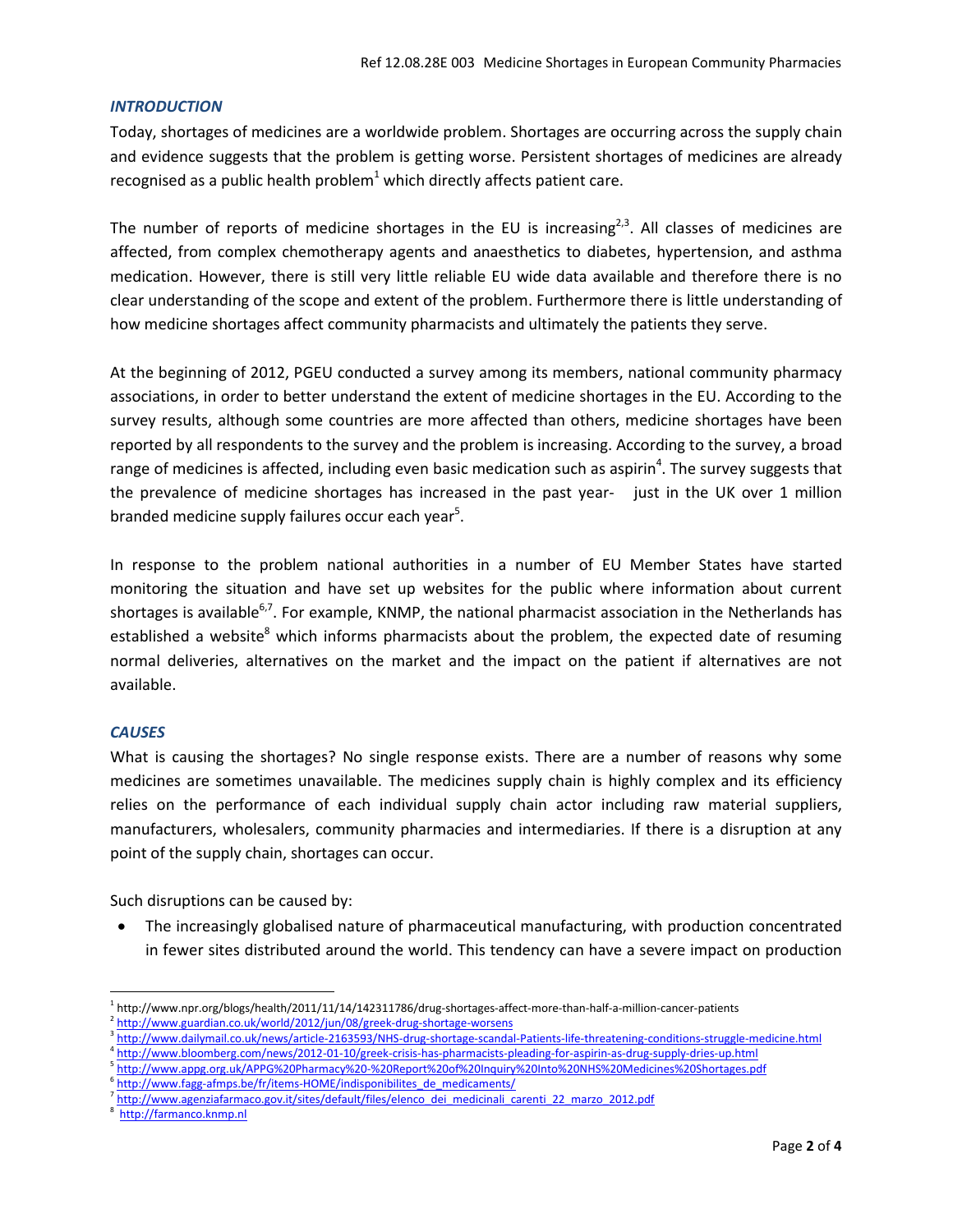capacity when for example, quality issues arise, or where there is difficulty in sourcing raw materials.

- Shifts in demand, resulting from longer term factors such as demographic change, but also short term factors such as tendering of medicines leading to difficulties in proving sufficient quantities of medicines for some markets.
- Extreme cost-pressure on the supply chain, resulting in concentration of manufacturing capacity, reduced stock-keeping.
- In some cases, pricing strategies and regulatory changes may impact on supply.
- The imposition of fixed quotas of medicines by the pharmaceutical industry, often inaccurately judging the true level of patient needs as well as removal of traditional role of the full line wholesalers as a result of DTP schemes in some markets.
- The abolition of public service obligation /minimum national stock keeping requirements in some countries.
- The lack of priority given to smaller markets.
- The effects of the European internal market (e.g. exports) and different medicine prices.

## *EFFECT ON COMMUNITY PHARMACY PRACTICE*

Patients are the ones ultimately affected by medicine shortages. The unavailability of a medicine causes unnecessary inconvenience and distress to the patient, but worse, may affect patient outcomes. If a prescribed medicine is not available, the patient may be given an alternative, which in some cases is not adequate and may be more expensive. Where there are no alternatives available, and the patient does not receive his/her treatment, the outcome may be fatal. Ultimately, patients may lose confidence in the health system. Some governments have allowed emergency importation of medicines from other countries where there are no alternatives to medicines in short supply on the national market. However this could ultimately create a shortage in the exporting country.

Shortages are of great concern to community pharmacists, and in some countries already affect our daily practice. It is reported that in the UK, pharmacy staff spend an average of three hours each week sourcing medicines which they are not able to order from their usual wholesaler<sup>9</sup>. This equates to 156 hours per UK pharmacy per year. Community pharmacists often turn to the national or regional community pharmacy network to source medicines. Patients, who have been tradionally accustomed to a highly reliable medicines supply in Europe, often have diffculty in understanding why a medicine is unavailable, and can become distressed.

Time solving problems caused by shortages is time that could better spend advising and caring for patients. Furthermore, often pharmacists do not have legal rights to assist the patients in need, even if they have the right skills. Therapeutic substitution by the pharmacist<sup>10</sup> or alteration of prescriptions is illegal in the majority of Member States.

An additional source of frustration among community pharmacists is the lack of communication about the shortage, its severity, and how long will it take to be resolved. This information, if it is provided in a timely and efficient manner, would allow pharmacists to serve their patients better and plan their practice and stock accordingly. Italian medicines supply chain partners including community pharmacists

 $\overline{a}$ 

<sup>9</sup> <http://www.npa.co.uk/Documents/Docstore/Press-Releases/Pharmacy%20Voice%20Cutting%20Red%20Tape.pdf>

 $10^{11}$  Dispensing of a different chemical entity within the same medicine class.